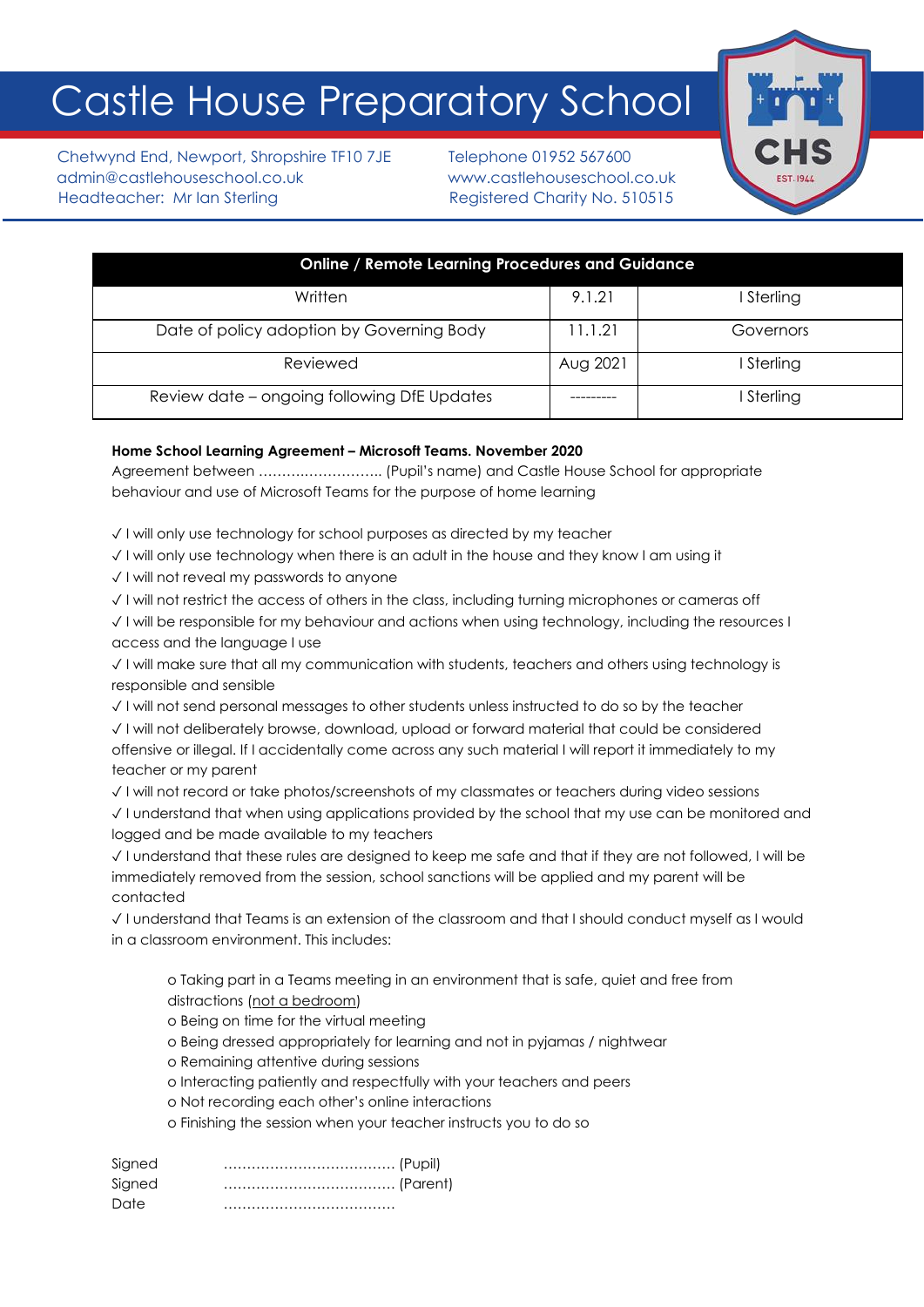# **Guidance on Remote Education Remote education provision: information for parents**

This information is intended to provide clarity and transparency to pupils and parents about what to expect from remote education. For details of what to expect where individual pupils are self-isolating, please see the final section of this page.

## **The remote curriculum: what is taught to pupils at home**

A pupil's first day or two of being educated remotely might look different from our standard approach, while we take all necessary actions to prepare for a longer period of remote teaching.

# **Following the first few days of remote education, will my child be taught broadly the same curriculum as they would if they were in school?**

We teach a very similar curriculum remotely as we do in school wherever possible and appropriate. However, we have needed to make some adaptations in some subjects. Music is very difficult to deliver remotely, as are practical and creative subjects.

## **Remote teaching and study time each day**

## **How long can I expect work set by the school to take my child each day?**

We expect that remote education (including remote teaching and independent work) will take pupils broadly the following number of hours each day. A Sample timetable is attached, the day is currently split into six sessions. We are aware that some children will become tired during the session so have produced a mix of 'compulsory' and 'optional' sessions. Teachers will tailor and differentiate work accordingly for children, however it is expected that, for example in a maths lesson in addition to the 40 minutes that a teacher is online that the child will for an extra 20 minutes after the lesson.

## **Accessing remote education**

# **How will my child access any online remote education you are providing?**

The children will access learning through Office.com and Microsoft Teams

## **If my child does not have digital or online access at home, how will you support them to access remote education?**

We understand that all children now have access to digital learning. In addition all children have been supplied with printed hard copies of the lessons in order that they can continue with learning should there be a hardware issue.

# **How will my child be taught remotely?**

We use a combination of the following approaches to teach pupils remotely:

- live teaching (online lessons)
- printed paper packs produced by teachers (e.g. workbooks, worksheets)
- textbooks and reading books pupils have at home
- commercially available websites supporting the teaching of specific subjects or areas, including video clips or sequences

# **Engagement and feedback**

# **What are your expectations for my child's engagement and the support that we as parents and carers should provide at home?**

Due to the age of our children we ask that parents are on hand to supervise as agreed in our school ICT learning agreement.

# **How will you check whether my child is engaging with their work and how will I be informed if there are concerns?**

Parents will be contacted directly by email or telephone should there be an issue or concern.

# **How will you assess my child's work and progress?**

Feedback can take many forms and may not always mean extensive written comments for individual children. For example, whole-class feedback or quizzes marked automatically via digital platforms are also valid and effective methods, amongst many others. Depending on